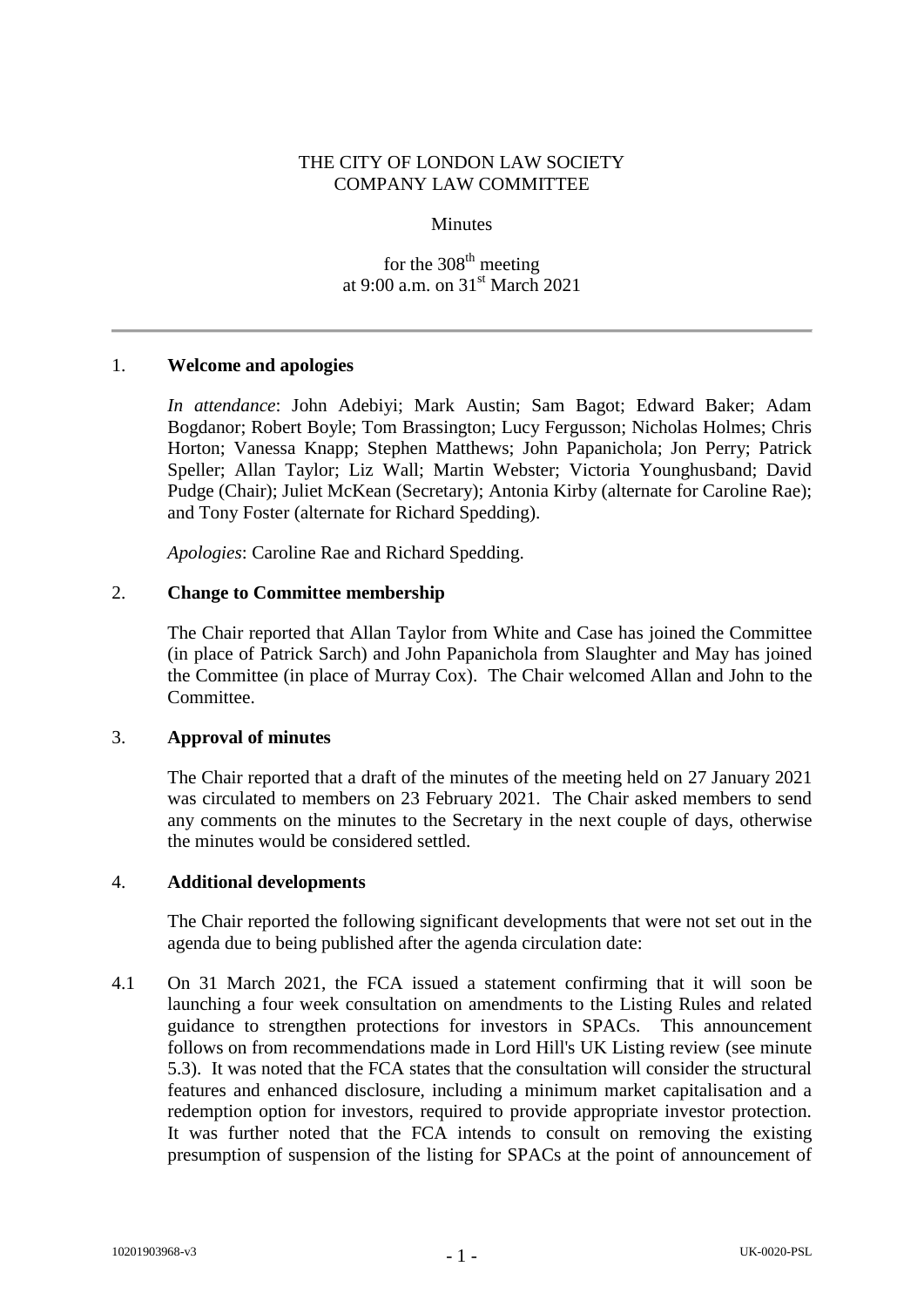an acquisition target to align the Listing Rules more closely with other major jurisdictions.

4.2 On 31 March 2021, the Takeover Panel published Panel Statement 2021/5 announcing the publication by the Code Committee of Response Statement 2020/1, which sets out amendments to the Takeover Code in relation to conditions to offers and the offer timetable following its previous consultation. It was noted that the amendments will take effect on 5 July 2021 and a new set of offer terms and conditions would need to be prepared to take account of the amendments. The Joint Takeovers Working Group of this Committee and the Law Society Company Law Committee (**LSCLC**) will be looking at this Response Statement and considering its consequences in more detail.

## 5. **Matters arising**

- 5.1 *Extension of duration of certain temporary measures under CIGA 2020.* The Chair reported that on 22 March 2021 the Corporate Insolvency and Governance Act 2020 (Coronavirus) (Extension of the Relevant Period) Regulations 2021 were made and an explanatory memorandum has also been published. It was noted that these regulations came into force on 26 March 2021 and further extend the duration of certain Covid-19 related temporary measures under the Corporate Insolvency and Governance Act 2020 (**CIGA 2020**) and related secondary legislation in respect of: (i) the restrictions on the use of statutory demands and winding up petitions (from 31 March 2021 to 30 June 2021); (ii) the modifications to moratorium provisions and temporary moratorium rules (from 30 March 2021 to 30 September 2021); (iii) the small supplier exemption from the restrictions on termination of supply contracts (from 30 March 2021 to 30 June 2021); and (iv) the temporary suspension of liability for wrongful trading (from 30 April 2021 to 30 June 2021). The Chair also noted that the time period for the temporary measures under CIGA 2020 in relation to holding shareholder meetings had not been extended and, therefore, ended on 30 March 2021 (see minute 6.3).
- 5.2 *Consultation on Law Commission's 14th Programme of Law Reform*. The Chair reported that on 24 March 2021 the Law Commission launched a consultation to establish what new areas of law it should review in its  $14<sup>th</sup>$  Programme of Law Reform. It was noted that the Law Commission has suggested a number of themes and also some specific ideas for potential individual projects, and welcomes comments on these and other themes and areas that it has not outlined. It was also noted that the consultation closes on 31 July 2021 and the Law Commission intends to publish the final programme during the first half of 2022. The Chair noted that one of the suggested projects that will be of interest to the Committee is "deeds and variation of contracts", which includes building on the Law Commission's previous work on electronic execution.
- 5.3 *Review of the UK listing regime.* The Chair reported that on 3 March 2021 HM Treasury announced the publication of Lord Hill's UK Listing Review, which follows HM Treasury's call for evidence on the UK's listing regime that was published in November 2020 (to which the Committee responded). It was reported that the review's key recommendations include: (i) modernising listing rules to allow dual class share structures in the London Stock Exchange's (**LSE**) premium listing segment, giving directors (in particular, founders) enhanced voting rights on certain decisions, with safeguards to maintain high corporate governance standards; (ii)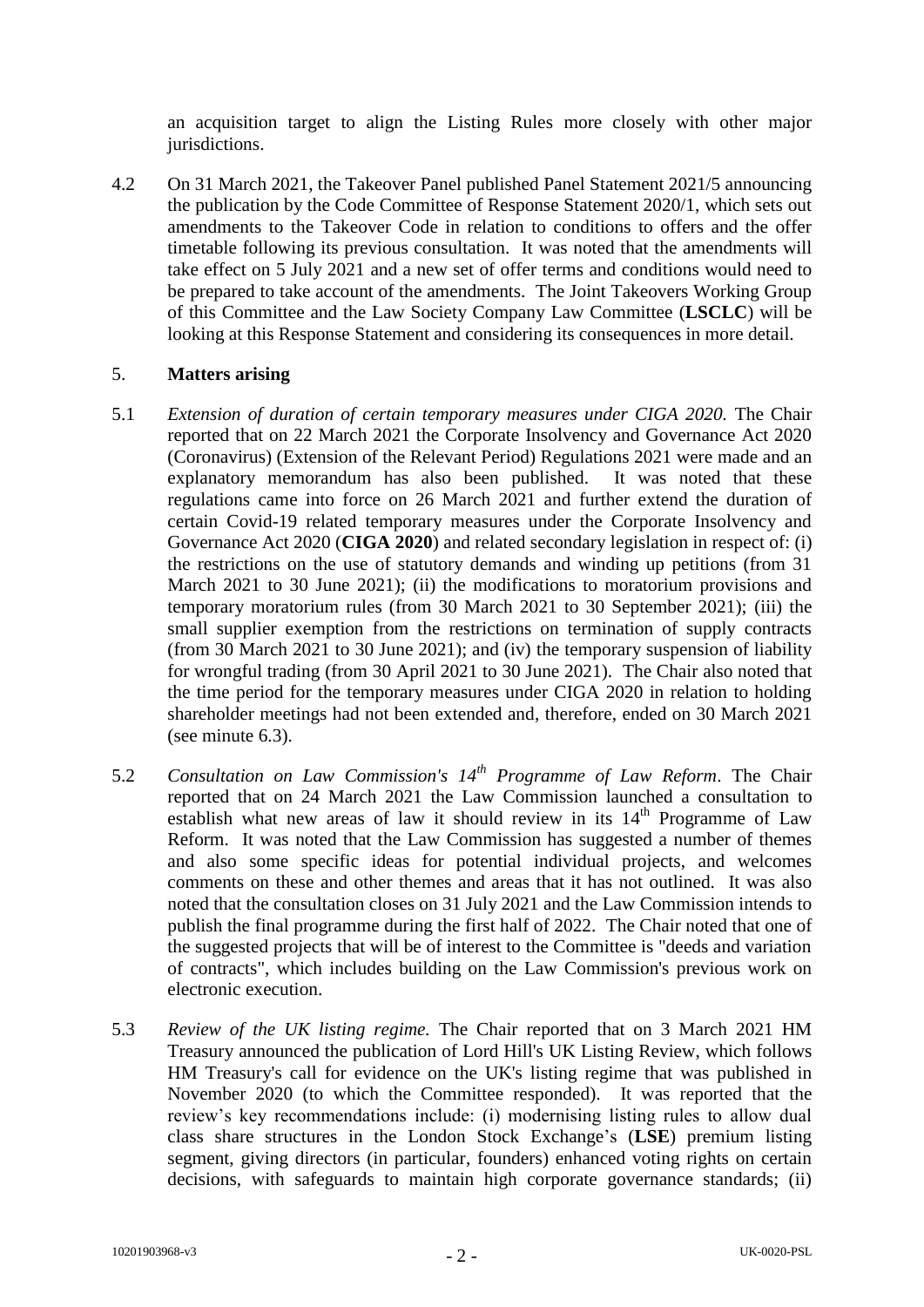reducing free float requirements from 25% to 15% and allow companies to use other measures to demonstrate liquidity; (iii) rebranding and repositioning the LSE's standard listing segment to increase its appeal to companies of all sizes and types; and (iv) a fundamental review of the prospectus regime so that in future admission to a regulated market and offers to the public are treated separately. It was also reported that the FCA has stated that it will carefully consider Lord Hill's recommendations for changes to the FCA's listing rules in line with its objectives and it aims to publish a consultation paper by the summer and make relevant rules by late 2021. It was further reported that the FCA has stated that it supports the proposal for a fundamental review of the legislative framework for the prospectus regime.

- 5.4 *National Security and Investment Bill*. The Chair reported that on 2 March 2021 BEIS: (i) announced that it has published its response to the consultation on secondary legislation to define the sectors subject to mandatory notification in the National Security and Investment Bill, which sets out the revised definitions of sensitive sectors in scope. It was noted that the definitions have been narrowed and may be further refined following continued engagement with stakeholders in the relevant sectors as the Bill continues its passage; (ii) published policy statements for each of the statutory instruments that must be passed before the new regime can commence. It was noted that the policy statements confirm that, subject to further Parliamentary scrutiny and debate on the Bill's proposed statutory instruments, BEIS intends to commence the regime by the end of 2021 - although informal indications have been given by BEIS that the regime could commence between July and September; and (iii) published an updated statement of policy intent that describes how the Secretary of State expects to use the call-in power in the Bill and the three risk factors that the Secretary of State expects to consider when deciding whether to use it. It was also noted that on 3 March 2021 BEIS published a new factsheet that provides an overview of the new Investment Security Unit (**ISU**) that will operate the National Security and Investment regime. The Chair also reported that, on 12 February 2021, the CBI sent a letter to the Secretary of State of BEIS expressing its concerns with the Bill, which was supported by the CLLS.
- 5.5 *Pension Schemes Act 2021*. The Chair reported that on 11 February 2021 the Pension Schemes Act 2021 received Royal Assent and that a written parliamentary statement was published on 2 March 2021 that sets out the next steps in terms of progressing secondary legislation that is due to be made under the Act. It was noted that on 11 March 2021 the Pensions Regulator announced the publication of its consultation, and draft policy, on its approach to the investigation and prosecution of the new criminal offences under the Act. It was noted that this consultation closes on 22 April 2021 and the final policy will be published later in 2021. It was also noted that on 18 March 2021 the Department for Work and Pensions launched a consultation on strengthening the Pensions Regulator's powers, which closes on 29 April 2021.
- 5.6 *BEIS/Companies House consultations to combat fraud and improve corporate transparency*. The Chair noted that on 2 February 2021 the Committee and the LSCLC submitted joint responses to the following BEIS consultations: (i) the powers of the Registrar; (ii) implementing the ban on corporate directors; and (iii) improving the quality and value of financial information on the UK companies register.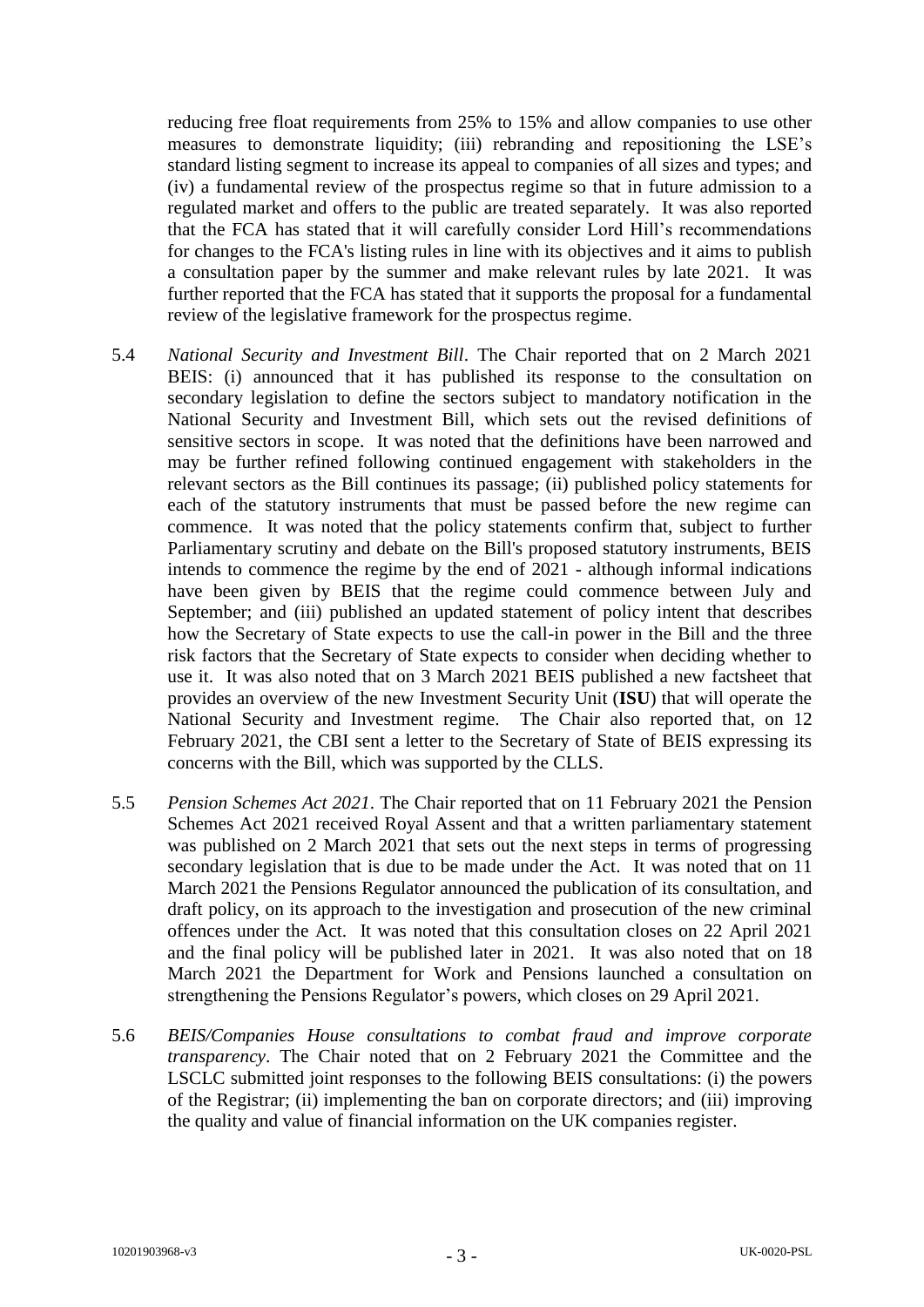5.7 *FRC discussion paper on the future of corporate reporting*. The Chair noted that on 2 February 2021 the Committee submitted a response to the FRC discussion paper on the future of corporate reporting.

### 6. **Discussions**

- 6.1 *FCA/CLLS CLC Liaison Committee call on 3 February 2021*. Victoria Younghusband provided an update of those matters discussed on the call.
- 6.2 *BEIS consultation on UK audit and corporate governance reform*. The Chair reported that on 18 March 2021 BEIS announced the publication of its consultation on audit and corporate governance reform. The Chair noted that the consultation paper contains wide-ranging reforms to modernise the UK's audit and corporate governance regime, targeting the UK's biggest businesses and ensuring markets work effectively. It was noted that the proposals are centred on reforms to further the public interest in audit and corporate reporting and the establishment of the previously announced new regulator - the Audit, Reporting and Governance Authority (replacing the FRC). The Chair noted that the proposals respond to recommendations made by three independent reviews, namely Sir John Kingman's independent review of the FRC, the Competition and Markets Authority's (**CMA**) market study on the audit of FTSE 350 companies and Sir Donald Brydon's independent review of the quality and effectiveness of audit. It was also noted that BEIS has published a supplementary document on review recommendations that provides further information on how each recommendation is being addressed and a summary of the responses to BEIS' initial consultation on the CMA's recommendations.

The Chair also noted the following key proposed new requirements that will impact UK corporates that are "Public Interest Entities" (**PIEs**): (i) the requirement for a directors' statement about the effectiveness of internal controls for financial reporting – although such statement would not be subject to a mandatory external audit and assurance (unlike the US Sarbanes-Oxley approach); (ii) the requirement for an annual resilience statement covering the short, medium and long term – this would be a new section of the existing strategic report and would replace the current going concern and viability statements; (iii) the requirement for annual disclosure of the audit and assurance policy describing the directors' approach, over a rolling three-year forward look period, to seeking internal and external assurance of the information they report to shareholders - for quoted listed companies, this policy would be subject to an advisory shareholder vote at the time of its publication; (iv) the new distributable reserves reporting requirements that would apply to listed companies and AIM companies (not all PIEs) on an individual (although, in the case of a group, the parent company only) and group level; (v) the requirement for directors to make a statement when proposing a dividend confirming that the proposed dividend is within known distributable reserves and that payment of the dividend will not, in the directors' reasonable expectation, threaten the solvency of the company over the next two years; and (vi) the requirement for companies to include strengthened malus and clawback powers in contractual arrangements with directors – this particular proposal would be implemented initially through an amendment to the UK Corporate Governance Code, with subsequent consideration to be given to whether it should be applied to all listed companies and not just those which are subject to the Code.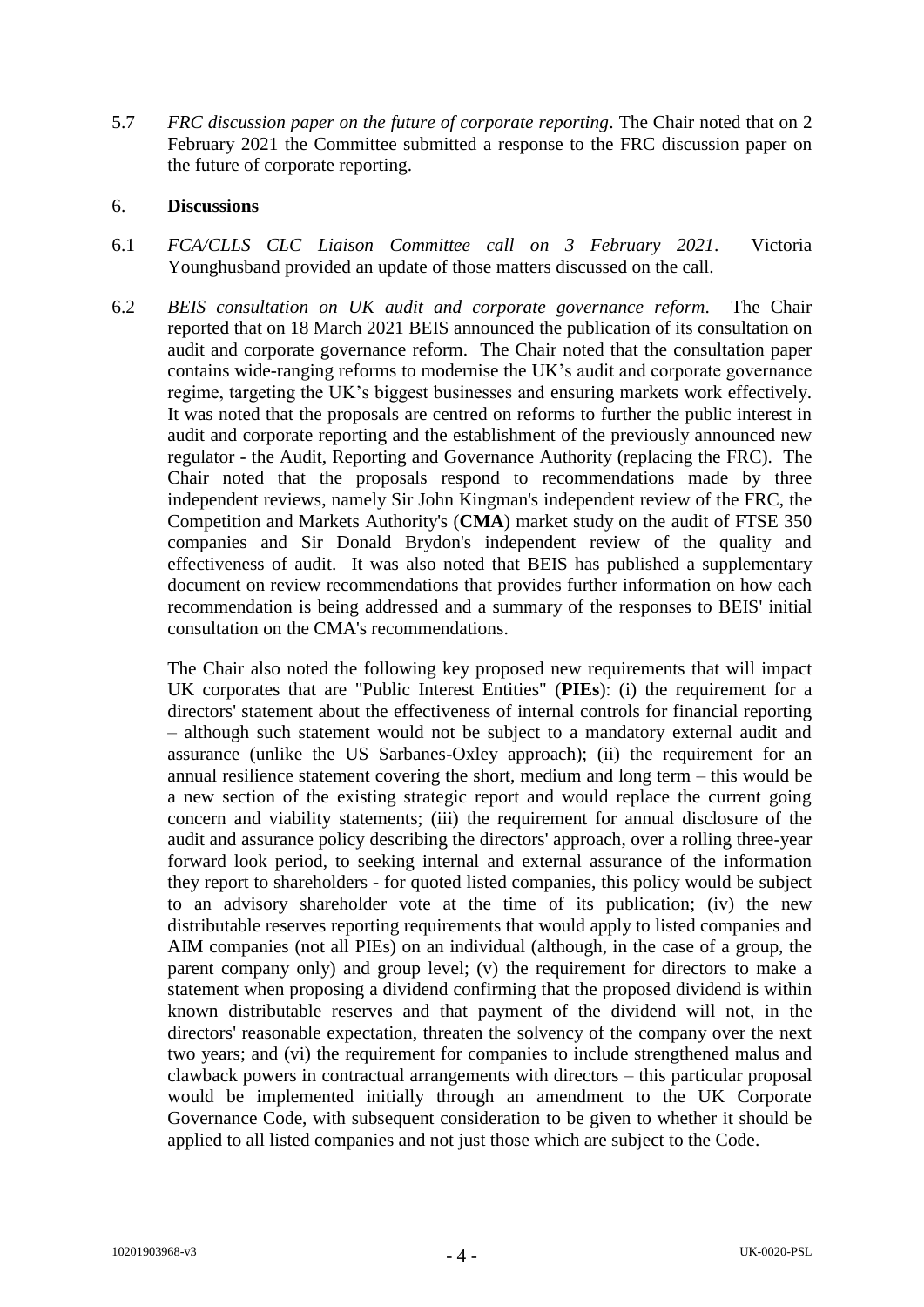It was further noted that the consultation closes on 8 July 2021. It was reported that Mark Austin has volunteered to lead the Committee's response and a joint working group is being formed with the LSCLC.

- 6.3 *AGMs.* The Chair reported that on 24 February 2021 the Chartered Governance Institute announced the publication of its new guidance about 2021 general meetings and the impact of Covid-19, which offers advice on how listed companies might hold meetings during the 2021 AGM season. It was noted that the guidance was prepared in association with a sub-group of the Committee and Martin Moore QC, and with the support of BEIS and the FRC. The Chair also reported that on 28 January 2021 GC100 published a discussion paper entitled: 'Shareholder meetings – Time for change?'. The Chair also noted that he had joined a working group established by the FRC to consider whether the current format for AGMs remained fit for purpose and whether legislative change was required. The Chair then led discussions on the approach being taken by companies to convening and holding their AGMs in the 2021 AGM season.
- 6.4 *BEIS consultation on mandatory climate-related financial disclosures by publicly quoted companies, large private companies and LLPs*. The Chair reported that on 23 March 2021 BEIS announced the publication of a consultation on mandatory climate-related financial disclosures by publicly quoted companies, large private companies and LLPs. The proposals in the consultation paper build on the expectation set out in the UK Government's 2019 Green Finance Strategy, that all listed companies and large asset owners should disclose in line with the Task Force on Climate-related Financial Disclosure (**TCFD**) recommendations by 2022. It was noted that the proposals are an important step towards the UK's intention to become the first G20 country to make TCFD-aligned disclosures mandatory across the economy as set out by the Chancellor on 9 November 2020. It was further noted that the consultation closes on 5 May 2021. It was reported that Chris Horton has volunteered to lead the Committee's response and a joint working group is being formed with the LSCLC and the CLLS Planning & Environmental Law Committee.
- 6.5 *FCA issues warning notice to Carillion (in liquidation) and unnamed executive directors*. Once again, time did not allow for a discussion of this item, however, it was proposed that this item would be considered at the next meeting.

### 7. **Recent developments**

The Committee noted the following additional items in sections 7.1 to 7.9 which were set out in the agenda but which time did not allow them to consider, other than items 7.2(a), 7.4(b) and 7.9(a) on which the Chair briefly reported.

# 7.1 **Company law**

(a) No items to consider.

# 7.2 **Corporate governance**

(a) *HSBC shareholder proposed resolution on climate change withdrawn.*  Investors in HSBC have withdrawn a shareholder requisitioned resolution on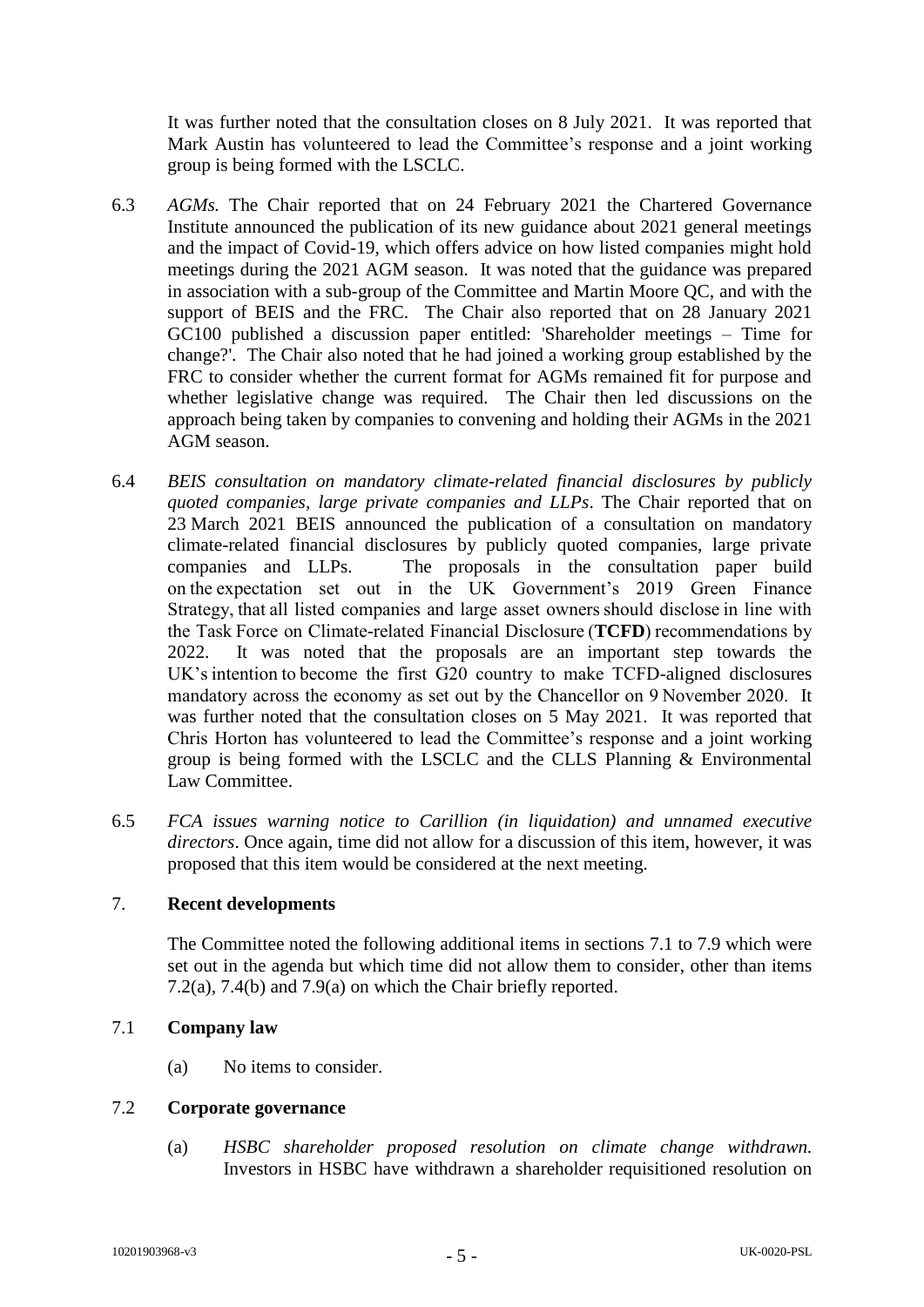climate change proposed in January 2021 following discussions with the company. HSBC has announced it will, instead, propose a special resolution on climate change at its May AGM.

- (b) *Ethnic diversity on boards*. On 12 March 2021, the Parker Review committee published the results of its latest survey of FTSE 100 companies which show that significant progress has been made by FTSE 100 companies on improving the ethnic diversity of their boards. The survey shows that 74 FTSE 100 companies had ethnic minority representation on their company boards as of 2 November 2020. In addition, by early March 2021, a further seven FTSE 100 companies had appointed directors from a minority ethnic group. Ernst & Young has issued a press release on the survey results.
- (c) *PIRC UK Shareholder Voting Guidelines 2021*. PIRC has published its UK Shareholder Voting Guidelines 2021. The guidelines set out PIRC's views and recommendations on best practices on issues such as board structure, remuneration policy and management of social and environmental issues. A copy of the guidelines is available to order for £400 from the PIRC website.
- (d) *PLSA Stewardship and Voting Guidelines 2021.* On 11 March 2021, the Pensions and Lifetime Savings Association (**PLSA**) announced the publication of its Stewardship and Voting Guidelines 2021. In the press release, the PLSA: (i) advises voting against any motion that would make virtual AGMs permanent, rather than specifically linked to Government policy, or with a sunset clause attached; (ii) states that pension fund investors must be watchful this AGM season as to how companies' response to the pandemic has impacted their governance and workforce practices; and (iii) comments that the guide has been strengthened to reflect the TCFD reporting requirements on premium listed companies – it now reminds pension scheme investors that large companies should have clear evidence that they are either reporting against the TCFD framework, or preparing to do so, and that investors should consider voting against a company's climate change and sustainability policy if it cannot demonstrate this.
- (e) *FRC encourages more transparency when reporting against the Code.* On 26 February 2021, the FRC announced that it has issued advice for companies on how to report transparently and effectively when departing from certain provisions of the UK Corporate Governance Code. The press release states that it is important that companies: (i) embrace the flexibility offered by the Code and develop bespoke governance processes and practices which raise standards; (ii) make it easy for readers to find out which Provisions of the Code they have departed from in their annual report; and (iii) ensure that they provide full, clear and meaningful explanations for any such departures.
- (f) *IA expectations ahead of 2021 AGM season.* On 24 February 2021, the Investment Association (**IA**) published a press release that sets out investors' expectations on companies ahead of the 2021 AGM season, along with the IA's Shareholder Priorities for 2021 and Good Stewardship Guide 2021. The IA outlines its expectations of companies on issues including climate change, diversity and executive pay. IVIS will 'amber top' FTSE 350 companies that do not disclose either the ethnic diversity of their board or a credible action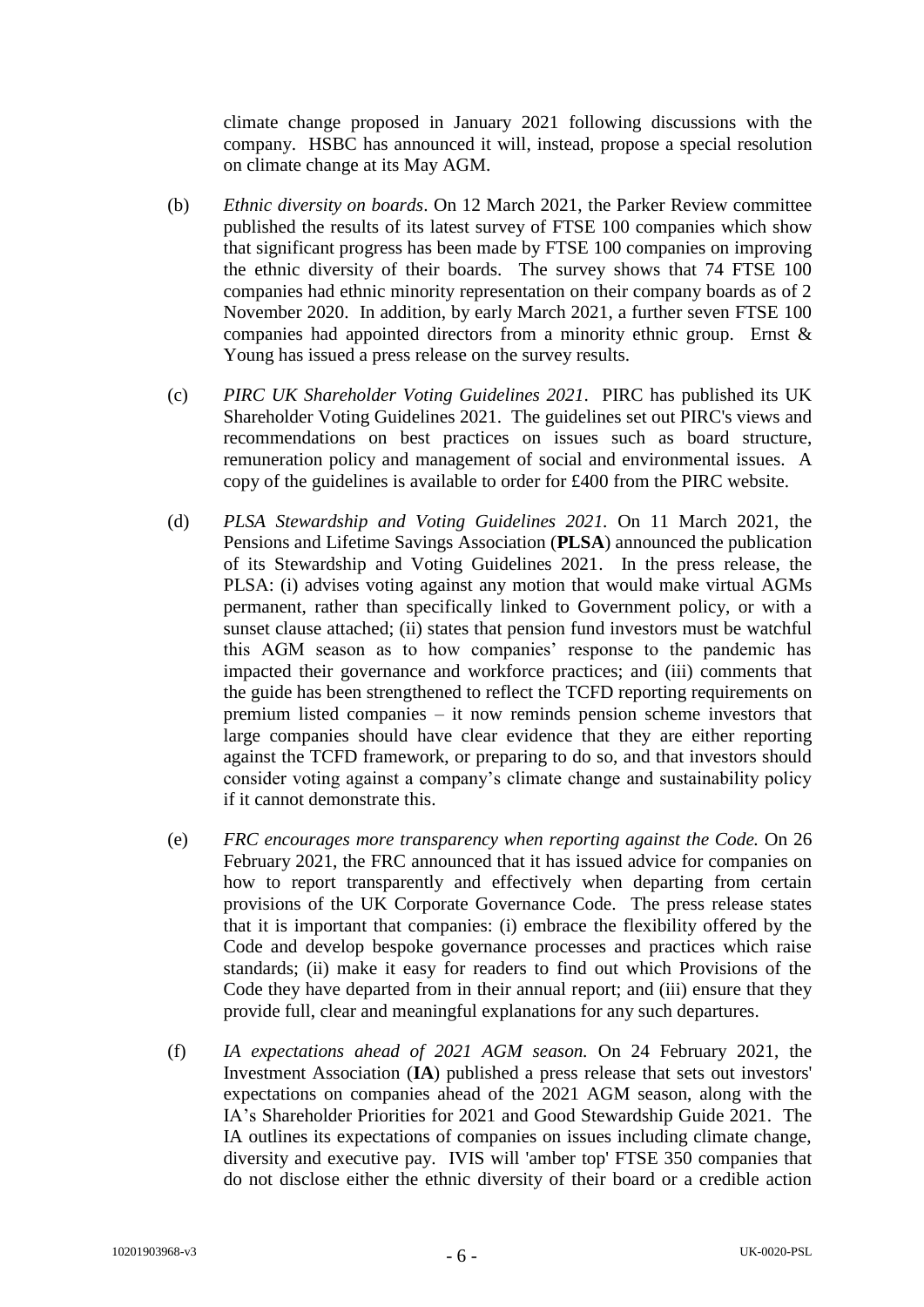plan to achieve the Parker Review targets of having at least one director from an ethnic minority background by 2021. IVIS will also 'amber top' the ESG report of any company in a high-risk sector (Financials; Energy; Transportation; Materials and Buildings; and Agriculture, Food and Forest Products) that does not address all four pillars of the TCFD (Governance; Risk Management; Strategy; and Metrics & Targets).

- (g) *Women on boards – five years on.* On 24 February 2021, the Hampton-Alexander Review issued a press release on the progress made to the number of women on boards, along with a five year summary report on improving gender balance. The press release states that the number of women on FTSE 350 boards has risen from 682 to 1026 in five years and FTSE 100, 250 and 350 companies all reached the target of women making up 33% of boards by the end of 2020.
- (h) *Wates Principles for large private companies.* On 5 February 2021, the FRC announced that Sir James Wates, Chairman of the Coalition group which introduced the Wates Principles for large private companies, had issued an article which provides some insight into reporting against the Wates Principles.
- (i) *PERG 13th Annual Report.* On 1 February 2021, the Private Equity Reporting Group announced the publication of its  $13<sup>th</sup>$  annual report on the private equity industry's conformity with the Guidelines for Disclosure and Transparency in Private Equity.
- (j) *ISS FAQs on executive compensation and the Covid-19 pandemic.* On 25 January 2021, the Institutional Shareholder Services (**ISS**) published FAQs on executive compensation and the Covid-19 pandemic which provide general guidance as to how ISS Continental Europe Benchmark Research may approach Covid-related pay decisions in the context of ISS' holistic assessment of remuneration-related proposals.
- (k) *Glass Lewis approach to executive compensation.* On 22 January 2021, Glass Lewis published its approach to executive compensation in the context of the Covid-19 pandemic for the EMEA region. Glass Lewis states that while the Covid-19 pandemic has not changed its approach to executive pay, the document is intended to provide illustrative guidance on the intended application of its existing policy approach to executive remuneration at companies in the EMEA region under various scenarios expected in the wake of the coronavirus pandemic.

### 7.3 **Reporting and disclosure**

- (a) *Gender pay gap reporting enforcement delay.* On 23 February 2021, the Equality and Human Rights Commission announced that, due to the continued effects of the Covid-19 pandemic, enforcement action against employers failing to report their gender pay gap will start on 5 October 2021.
- (b) *FRC Lab report on Virtual and Augmented Reality in corporate reporting.* On 17 February 2021, the FRC announced the publication of the Financial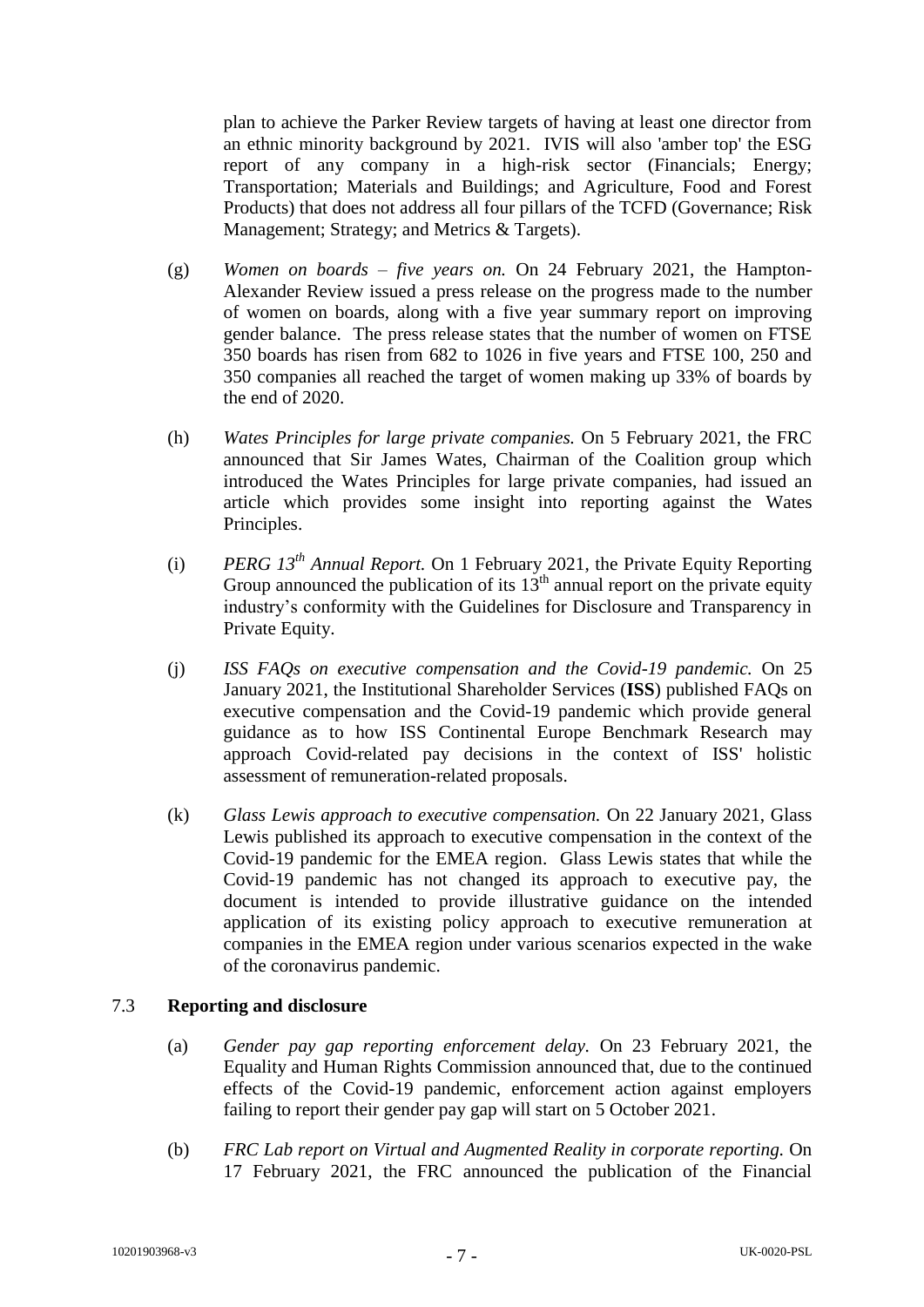Reporting Lab's report on Virtual and Augmented Reality in corporate reporting. This report considers how virtual and augmented reality are and might be used to expand the scope and audience for corporate reporting, includes examples of current practice and highlights some possible future uses.

- (c) *FCA/FRC joint statement on extended financial information timelines.* On 27 January 2021, the FCA and FRC published a joint statement reminding companies that the temporary reliefs for reporting published financial information continue to apply.
- (d) *Inside AIM on financial reporting deadlines.* On 27 January 2021, the LSE published an Inside AIM that confirms that its temporary measures for reporting deadlines in relation to the publication of audited annual results and half-yearly reports remain available for AIM companies until further notice of an orderly transition back to standard reporting periods.

## 7.4 **Equity capital markets**

- (a) *Amendments to Prospectus Regulation.* On 15 February 2021, the European Council announced that it has adopted the proposed regulation amending the Prospectus Regulation as regards an EU recovery prospectus and other amendments to facilitate the recapitalisation of EU companies on financial markets impacted by the Covid-19 pandemic. The new EU recovery prospectus is intended to make it easier for companies to raise capital to meet their funding needs, while ensuring adequate information is provided to investors, and will be available for capital increases of up to 150% of outstanding capital within a period of 12 months. The new regime will apply until the end of 2022. The amendments to the Prospectus Regulation came into force on 18 March 2021. See also item 7.4(c) on the Prospectus Regulation.
- (b) *New DTR 5 portal goes live.* On 22 March 2021, the FCA announced that the new major shareholdings notification portal is now operational. TR-1 notifications in relation to voting rights held in an issuer admitted to trading on a UK regulated market must be submitted to the FCA via the new portal via the FCA's Electronic Submission System.
- (c) *Prospectus Regulation.* On 28 January 2021, ESMA announced the publication of an updated version of its Q&A on the Prospectus Regulation. Six new Q&As have been added to provide clarification on: (i) the order of information in a prospectus; (ii) financial information which only covers short periods; (iii) use of the same prospectus to make several offers; (iv) disclosure requirements concerning statements prepared by an expert; (v) application of an exemption in Article 1(5) of the Prospectus Regulation; and (vi) which disclosure annexes should be applied when drawing up a prospectus. On 4 March 2021, ESMA published its final guidelines on disclosure requirements under the Prospectus Regulation.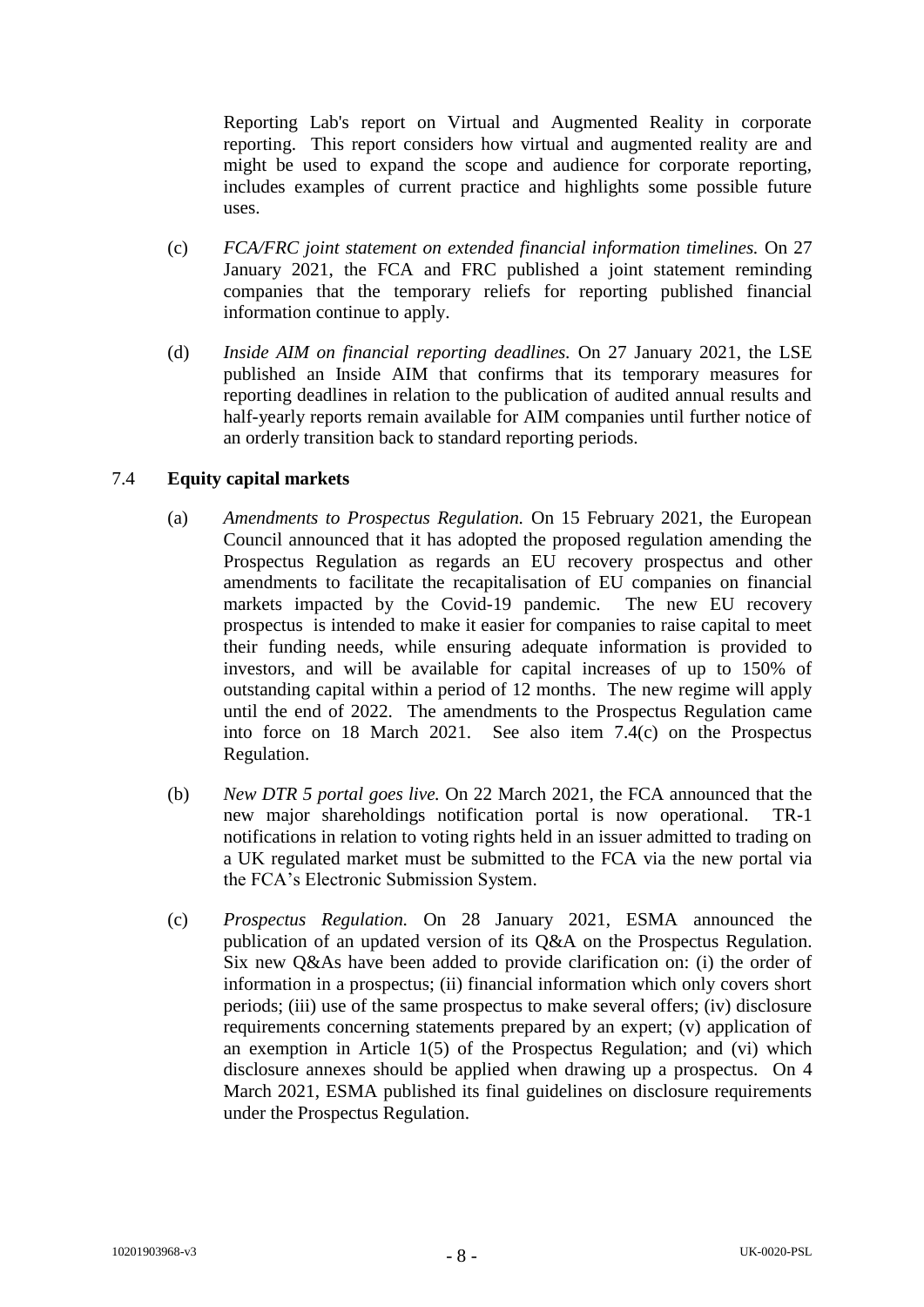# 7.5 **MAR**

(a) *FCA fines and prohibits trader for market abuse.* On 4 March 2021, the FCA announced that it has fined Mr Adrian Geoffrey Horn, formerly a market making trader at Stifel Nicolaus Europe Limited, £52,500 for market abuse and prohibited him from performing any functions in relation to regulated activity. The FCA found that Mr Horn had engaged in market abuse using a practice known as 'wash trading' that involved Mr Horn intentionally placing buy orders in McKay Securities Plc shares that traded with his existing sell orders (and vice versa).

# 7.6 **Accounting**

(a) See minute 6.2 - BEIS consultation on UK audit and corporate governance reform.

## 7.7 **Takeovers**

(a) No items to consider, but see minute 4.2.

## 7.8 **Miscellaneous**

(a) *CMA final revised mergers assessment guidelines.* On 18 March 2021, the CMA announced the publication of updated merger assessment guidelines (along with a summary of the consultation responses) following a consultation in November 2020. The guidelines have been revised in order to bring them up to date with current best practice.

### 7.9 **Cases**

- (a) *Duomatic principle: consent of beneficial owners*. In *Byers and others v Chen Ningning [2021] UKPC 4*, the Privy Council held that the consent of the ultimate beneficial owner of shares was sufficient for the *Duomatic* principle to apply, referring to its decision in *Ciban Management Corpn v Citco (BVI) Ltd [2020] UKPC 21*. The *Byers* case concerned a company whose sole shareholder had a sole shareholder that was an individual who was making the relevant decisions. In *Satyam Enterprises Ltd v (1) John Vincent Burton (2) JVB Seven Properties Ltd [2021] EWCA Civ 287*, the Court of Appeal also referred to *Ciban* and stated that *Re Duomatic Ltd [1969] 2 Ch 365* "*refers to shareholders with a right to attend and vote, or in other words the registered (legal) owners of the shares, but the same applies to beneficial owners, at least where they take all the relevant decisions*". The *Satyam Enterprises* case concerned a director acting on the instructions of the beneficial owner of the shares in the company, which the Court of Appeal held was sufficient to satisfy the *Duomatic* principle (although the *Satyam Enterprises* case has been referred back to the High Court to determine whether the transaction the subject of the claim amounted to an unlawful return of capital such that it could not be ratified under the *Duomatic* principle).
- (b) *Okpabi and others v Royal Dutch Shell Plc and another [2021] UKSC 3*. The Supreme Court considered a jurisdiction appeal which raised the question of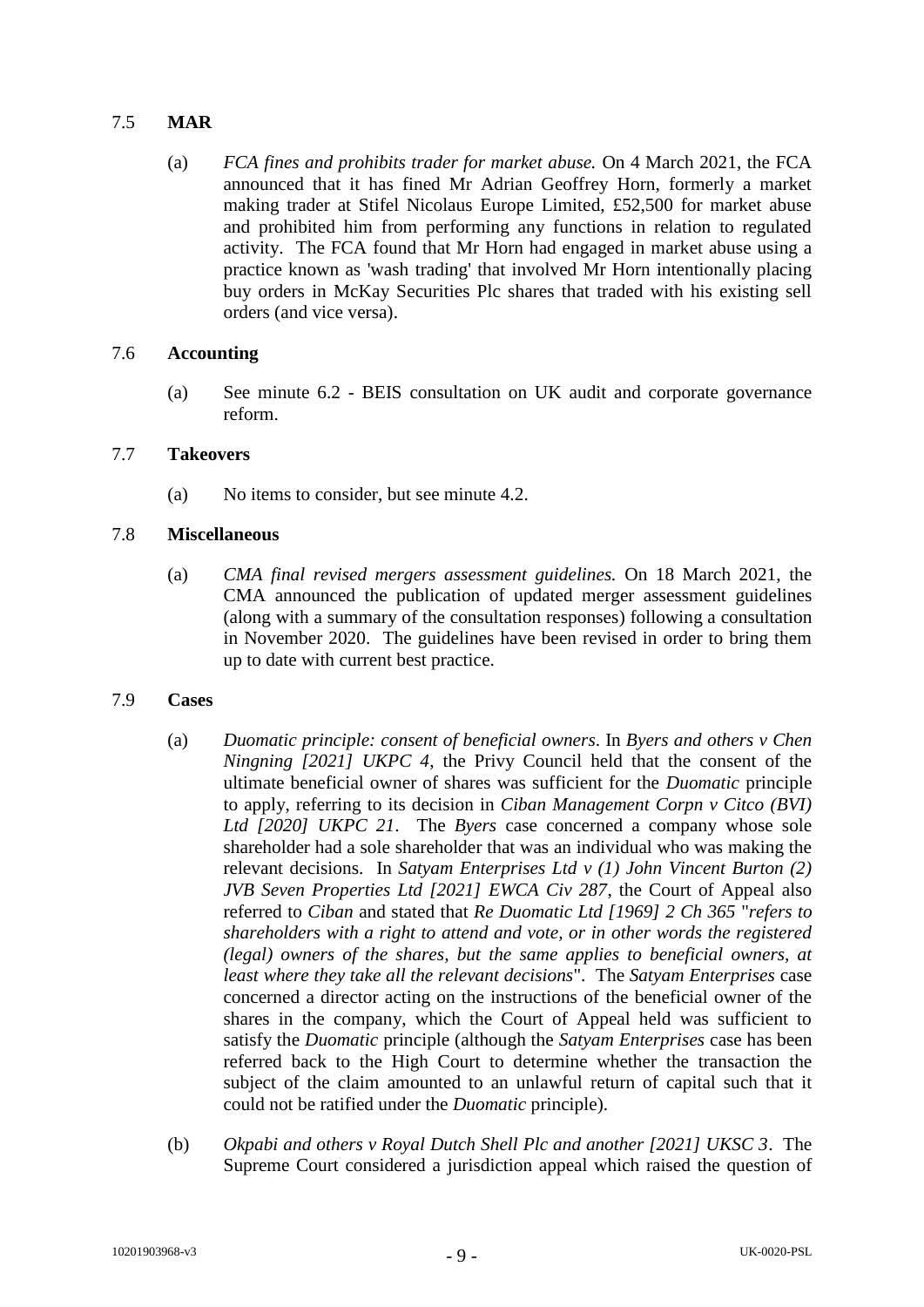whether the claimants had an arguable case that a UK domiciled parent company owed them a common law duty of care so as properly to found jurisdiction against a foreign subsidiary company as a necessary and proper party to the proceedings – a similar issue was addressed in *Lungowe v Vedanta Resources plc [2019] UKSC 20*. The Supreme Court reaffirmed its view that whether a parent company owes a duty of care in relation to the activities of its subsidiaries, vis-à-vis persons affected by those activities, is to be determined on ordinary, general principles of the law of tort regarding the imposition of a duty of care – in the context of parent/subsidiary relationships, whether a duty of care arises: "*… depends on the extent to which, and the way in which, the parent availed itself of the opportunity to take over, intervene in, control, supervise or advise the management of the relevant operations (including land use) of the subsidiary.*". The Supreme Court also observed that there is no general principle that a parent company could never incur a duty of care in respect of the activities of a subsidiary merely by maintaining group-wide policies and guidelines. As with *Vedanta*, the Supreme Court held that there was a real issue to be tried.

- (c) *Fairford Water Ski Club Limited v (1) Craig Ronald Cohoon (2) Craig Cohoon Watersports [2021] EWCA Civ 143*. The Court of Appeal had to consider whether a company director had failed to sufficiently disclose his interest in a management agreement entered into between the company and a firm of which the director was a partner as required by section 317 of the Companies Act 1985. Reversing the High Court's decision, the Court of Appeal held that, on the facts, the disclosure made by the director was sufficient to comply with section 317. The judgment provides some helpful guidance on the operation of section 317 as well as its successor, section 177 of the Companies Act 2006 (**CA 2006**). The most interesting observations are in relation to: (i) the level of detail and explanation that a declaration of interest should contain; and (ii) when a declaration of interest should be made.
- (d) *Re Euro Accessories Limited [2021] EWHC 47 (Ch)*. In a petition brought under section 994 CA 2006, the High Court had to consider the interpretation of a provision in a company's articles of association which gave the majority shareholder an option to acquire the shares of the minority shareholder for 'fair value'. The shareholders disagreed on the meaning of 'fair value'. The High Court noted that the wording of the provision focused on the value of the property owned by the minority shareholder which was to be transferred under the option. It held (following previous case law) that, unless there is contrary indication, the general principle of share valuation is that what must be given a 'fair value' is what is being compulsorily transferred. Therefore, the majority shareholder was entitled to apply a discount when buying the shares to reflect the fact that the shares represented a minority shareholding - the minority shareholder could not insist on payment for a proportionate part of the controlling stake which the majority shareholder would thereby build up or a pro rata part of the value of the company's net assets or business undertaking.
- (e) *Opinion of Advocate General on Article 3(2) and Article 6 of the Prospectus Directive*. An Advocate General opinion delivered in respect of a request for a preliminary ruling on questions referred by the Spanish Supreme Court